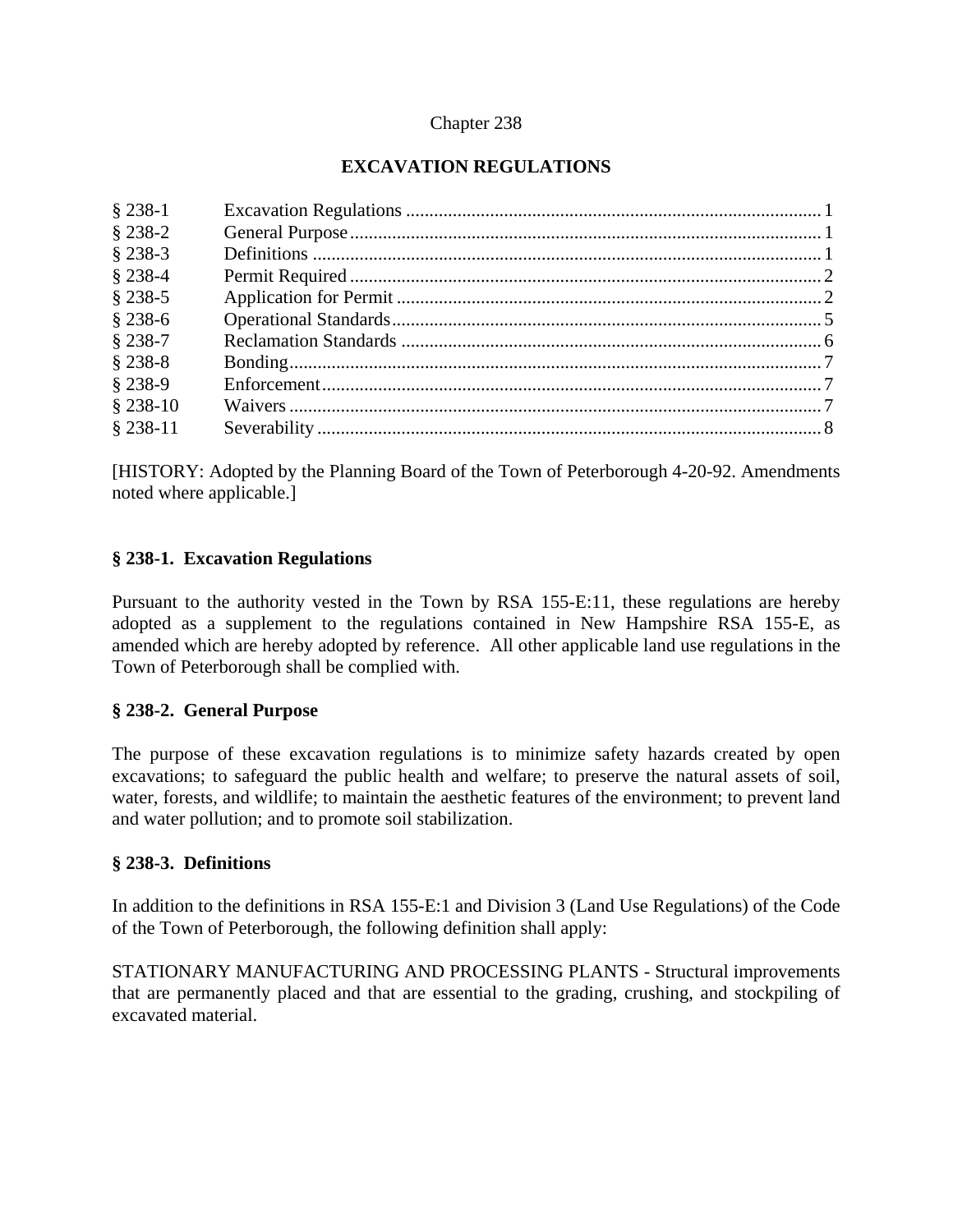## **§ 238-4. Permit Required**

All excavations require a permit except those specifically exempted in RSA 155-E:2 and 155- E:2-a. However, for excavations for the purpose of highway construction as provided for in 155- E:2 IV, a copy of the pit agreement shall be submitted to the Planning Board along with a plan which identifies and limits the exemption granted to that portion of the pit which is necessary for the public highway project. The regulations in RSA 155-E:2 IV shall be complied with.

## **§ 238-5. Application for Permit**

Any owner or owner's designee subject to these regulations shall apply for an excavation permit by submitting an application which includes an Excavation Plan and a Reclamation Plan in compliance with the following items. The Planning Board may waive items if the applicant has provided rational justification for the exclusion of said items. All plans submitted shall be of a quality that they are easily understood and of an accuracy that compliance can easily be checked. At least five copies of all plans shall be submitted to the Planning Board and one copy to the Conservation Commission.

- A. The Excavation Plan shall be drawn at a scale of no less than 1"=100', and shall include the following:
	- (1) seal of a professional engineer or licensed land surveyor registered in the State of New Hampshire
	- (2) tax map and lot numbers of the site
	- (3) zoning district(s)
	- (4) complete description of the site boundaries
	- (5) the acreage of the site
	- (6) location of all easements
	- (7) name, location, and width of all public roads and rights-of-way
	- (8) dwelling units, septic systems, and wells on the site and within 150' of the perimeter of the area to be excavated
	- (9) location and extent of any stone walls, ledge outcroppings, existing buildings, utilities, and other significant natural and man-made features on the site
	- (10) a locus map showing the proposed operation in relation to existing roads
	- (11) existing and proposed access roads, including width and surface materials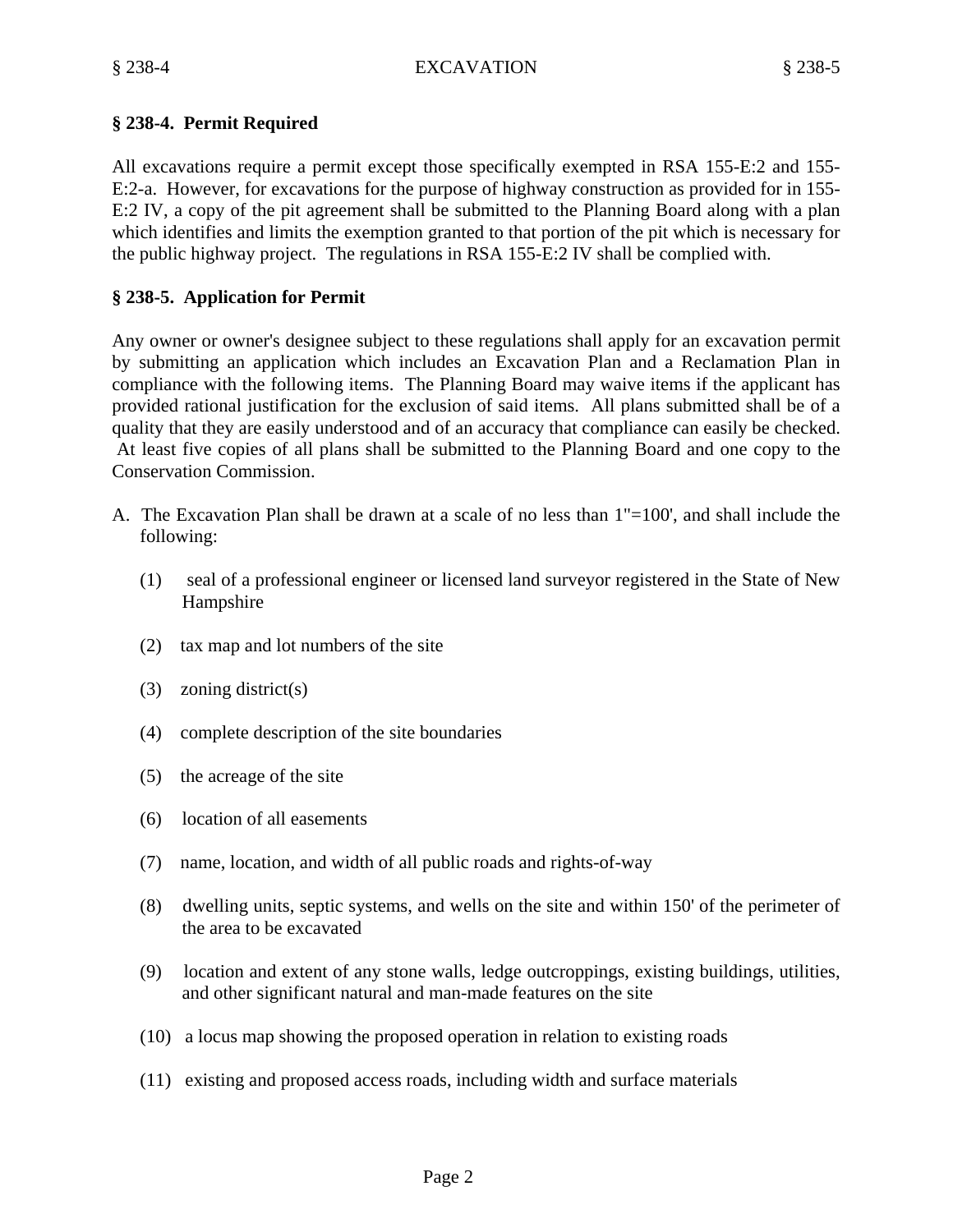- (12) the location of all driveways and road intersections within 200 feet of the property boundary
- (13) existing and proposed visual buffers from the roadways, specifying which, if any, existing buffers are to remain intact
- (14) existing and proposed fencing, buffers, and visual barriers, including height and materials
- (15) existing excavation areas, if any
- (16) distances between disturbed areas and the closest property lines
- (17) the area to be excavated, including the breadth, depth, and slope of the proposed excavation
- (18) estimated volume of material to be removed
- (19) description of project duration and phasing
- (20) any existing and proposed accessory facilities and/or activities
- (21) storage areas for topsoil to be used in reclamation
- (22) existing topography at two foot contour interval
- (23) proposed topography at two foot contour interval at the completion of excavation and restoration
- (24) existing vegetation
- (25) all surface drainage patterns, including wetlands, standing water, lakes, streams, and the like
- (26) log of borings or test pits that extend to either the seasonal high water table, ledge, or a minimum of six feet below the maximum proposed excavation depth, including location and soils data
- (27) the elevation of the highest annual average groundwater table within or next to the proposed excavation
- (28) all measures to be used to control erosion, sedimentation, water pollution, air pollution, and hazards to human safety
- (29) aquifer locations and limits as identified on the Aquifer Map produced by Whitman  $\&$ Howard, Inc. in 1985, and as amended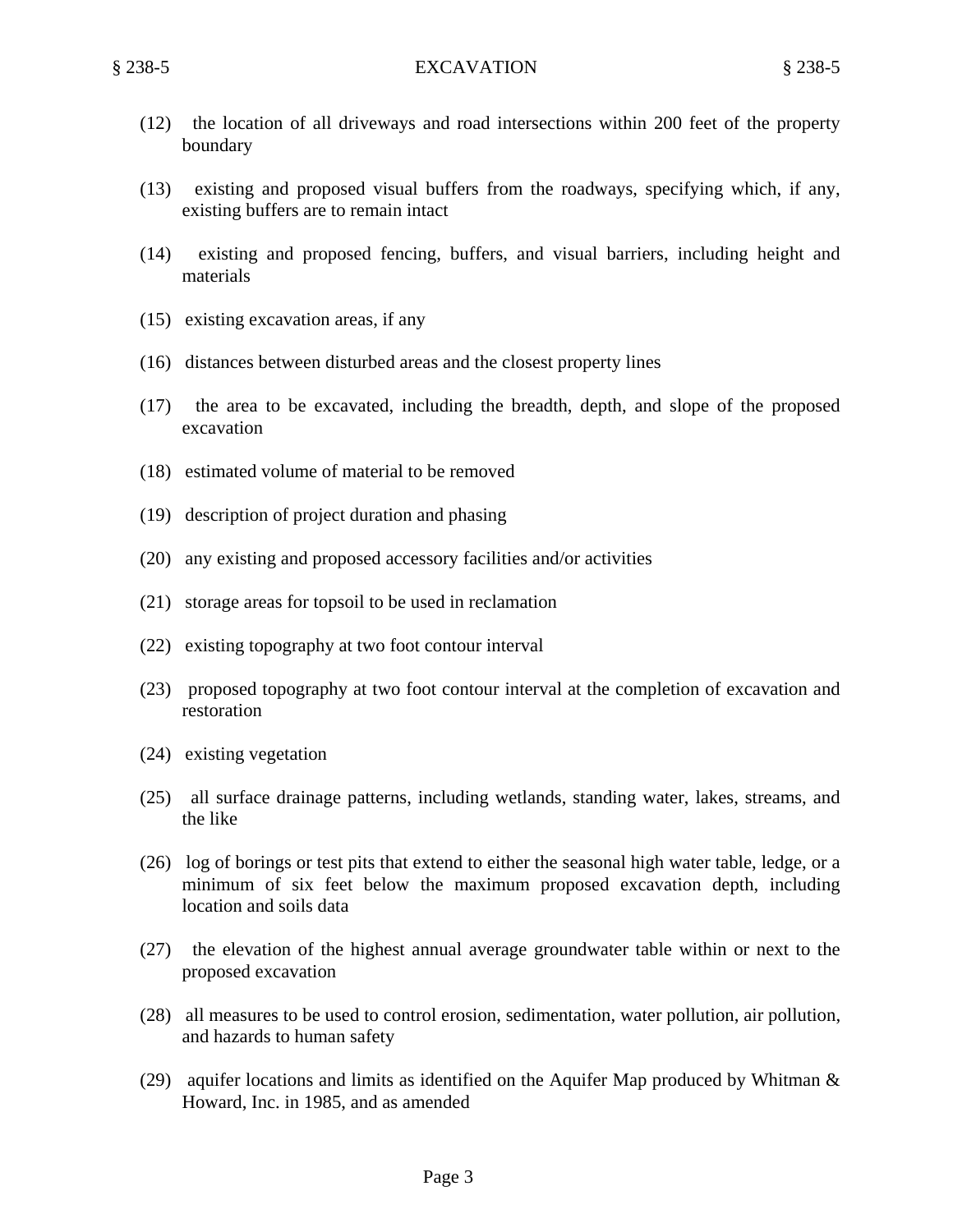- B. The Reclamation Plan shall be drawn at the same scale as the Excavation Plan, shall cover the same area, and shall include the following:
	- (1) seal of a professional engineer or licensed land surveyor registered in the State of New Hampshire;
	- (2) the boundaries of the area proposed for reclamation;
	- (3) the final topography for the reclaimed area;
	- (4) the final surface drainage pattern, including the location and physical characteristics of all drainage facilities;
	- (5) soil conditioning specifications;
	- (6) the schedule of vegetative and temporary reclamation activities including seeding mixtures, mulching materials, fertilizer types, lime, and application rates;
	- (7) the plant materials to be used in the restoration, including the quantities and sizes of the plants;
	- (8) subsequent use of the site, if known;
	- (9) cross sectional views showing existing, excavated, and reclaimed topographical configuration; and
	- (10) erosion and sedimentation control plan.
- C. In addition, the following items shall be submitted as part of the application for an excavation permit:
	- (1) Copies of related permit approvals, such as WSPCD (RSA 485-A:17, 148:5-a), Wetland Board (RSA 483-a), stump disposal, DOT (access permit, RSA 249:13-18), and any other permits required by state or federal agencies.
	- (2) Hauling information, including routes to be utilized, the type and weight of motor vehicles involved, and the frequency and schedule of operations of such vehicles. The Planning Board may require modifications to such plans and/or may place conditions upon such operations, depending on surrounding land uses and road conditions. The Planning Board may require that a traffic study be done at the applicants expense to ensure that public safety, neighborhood compatibility, and road capacity and condition have been properly considered and addressed in the hauling plans.
	- (3) All applicable fees, including the excavation fee per RSA 155-E:8 (for the processing of the application), all fees for the notification of abutters and the publication of the public notices, and an inspection fee (for any on-site inspections). In addition, the applicant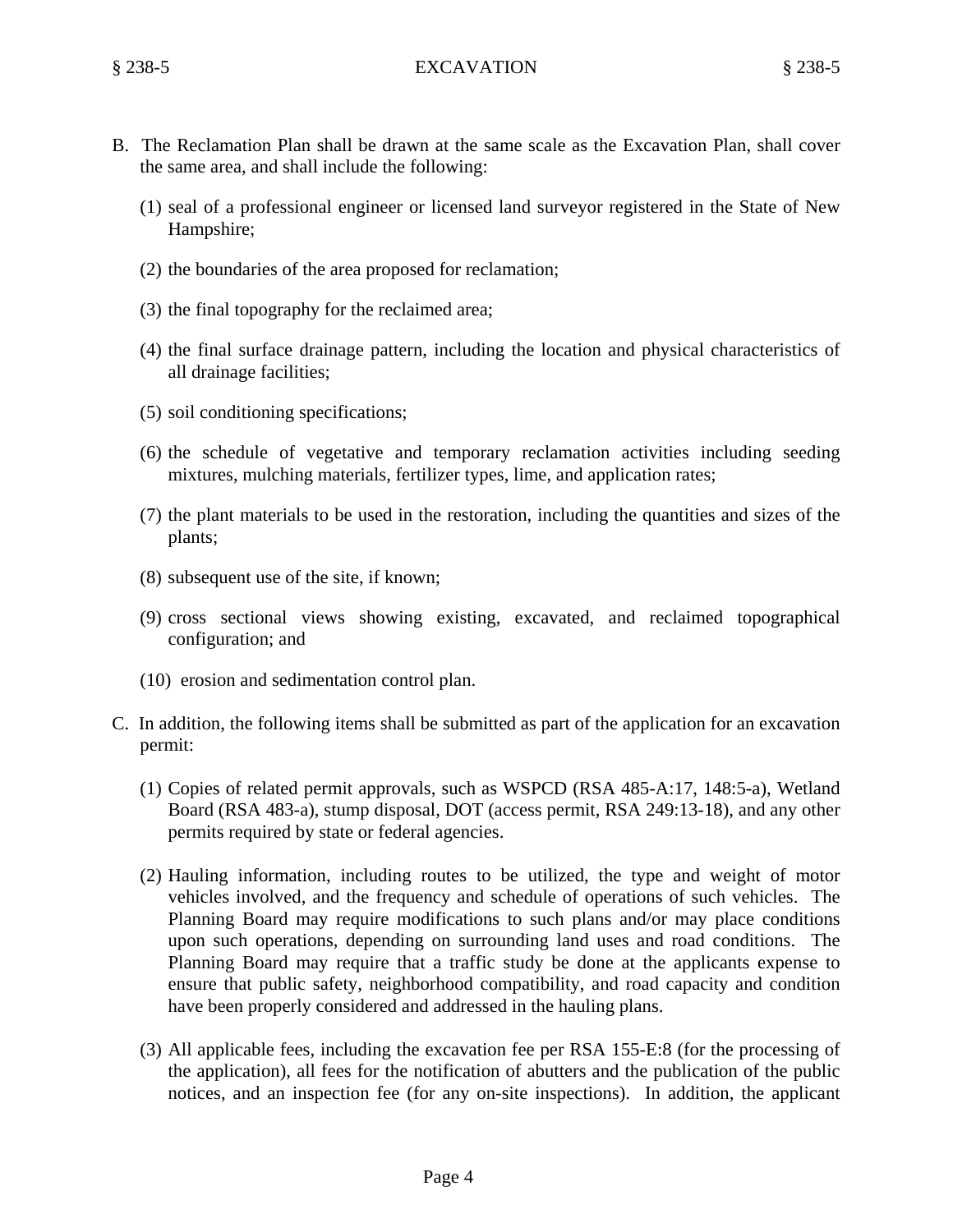shall be responsible for the payment of any expenses incurred for special studies required by the Planning Board.

## **§ 238-6. Operational Standards**

In addition to the standards provided in RSA 155-E:4 and 4-a, the following shall apply to all excavations covered by these regulations:

- A. Access roads leading to the excavation site shall intersect existing streets and roads at locations that have been duly approved by state or local officials and in a manner that will not endanger the safety of highway users and local residents.
- B. Permit approval shall be conditioned on compliance by the applicant with street and highway regulations promulgated by federal, state, and local authorities.
- C. Natural vegetation adjacent to neighboring properties on which excavation is not intended shall be maintained for the purposes of erosion control, screening, noise reduction, and property value. The Planning Board shall have the authority to require additional screening where necessary.
- D. All temporary structures required during excavation operations shall be removed from the site within 30 days after such operations cease.
- E. All vehicles transporting excavated material shall utilize adequate covering and/or sideboards to prevent dust and spillage when loaded.
- F. Start up time for all machinery associated with a gravel or sand pit shall be no earlier than 7:00 am and all machinery must be shut down by 6:00 pm. Hours of operation other than those stipulated may be allowed if specifically authorized by the Planning Board, provided there is no detrimental impact on surrounding properties.
- G. Topsoil shall be stripped from the excavation area and stockpiled for use in subsequent reclamation of the site. It shall be protected from erosion by seeding, covering, or some other acceptable method. No topsoil shall be removed from the site without specific approval from the Planning Board.
- H. Appropriate erosion, sedimentation, air and water quality measures shall be integrated into the excavation process. Excavations shall comply with the erosion and sedimentation control provisions in the town's subdivision regulations.
- I. The applicable state statutes pertaining to forestry practice and timber harvesting shall apply to the removal of vegetative cover at excavation sites.
- J. Excavation operations shall be set back at least 50 feet from wetlands as defined in the Wetlands Protection  $District<sup>1</sup>$  and it must be demonstrated that no sedimentation of the wetlands will occur as a result of the excavation. The Planning Board shall have the

i<br>Li

<sup>1</sup> Editor's Note: See § 245-15 C(1).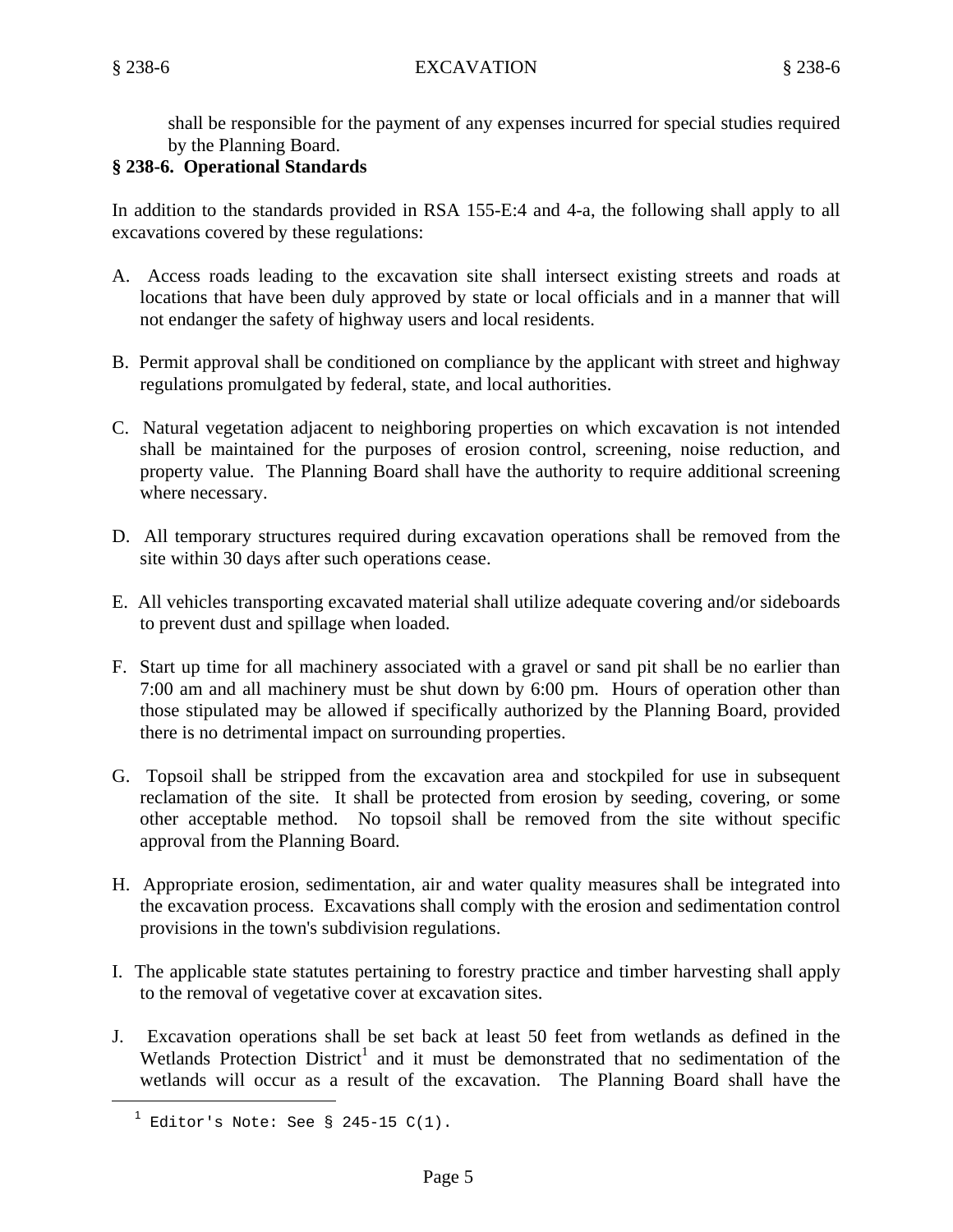authority to require greater wetlands setbacks in situations where it can be demonstrated that they will be required to protect the wetlands from degradation due to the proposed excavation operations.

- K. Excavation operations shall be performed in such a manner as to not cause substantial damage to any aquifer identified on the 1985 Aquifer Map prepared by Whitman & Howard, Inc. The Planning Board shall determine whether or not substantial damage to the aquifer will be incurred by considering the following criteria:
	- (1) the excavation shall not detrimentally affect the quality of the groundwater contained in the aquifer by directly contributing to pollution or by increasing the long term susceptibility of the aquifer to potential pollutants;
	- (2) the excavation shall not cause a significant reduction in the long term volume of water contained in the aquifer or in the storage capacity of the aquifer.

Furthermore, the Planning Board may require that the applicant provide data or reports prepared by a professional groundwater consultant which assess the potential aquifer damage caused by the proposed excavation project. The Planning Board may require that the information submitted be reviewed by Whitman & Howard or another groundwater engineering firm at the applicant's expense.

#### **§ 238-7. Reclamation Standards**

In addition to the standards provided in RSA 155-E:5 and 5-a, the following shall apply to all excavations covered by these regulations:

- A. No slope in soil material shall be left steeper than 3:1 unless it can be demonstrated by the applicant that a steeper grade can be adequately vegetated and stabilized.
- B. Ground levels and grades shall be established as shown on the approved reclamation plan as soon as practical during site excavation, but not later than one year after excavation has been completed.
- C. Stockpiled topsoil shall be spread over the disturbed area to a depth sufficient to allow establishment and maintenance of vegetation. Areas posing the most critical problems for revegetation shall be given first priority should available topsoil be limited. The disturbed areas should be limed and fertilized, if necessary, and seeded with a grass or grass-legume mixture.
- D. If deemed necessary by the Planning Board, suitable trees or shrubs may be planted in order to provide screening and natural beauty and to aid in erosion control. Such planted areas shall be protected from erosion during an appropriate establishment period by mulch and structural erosion control devices.